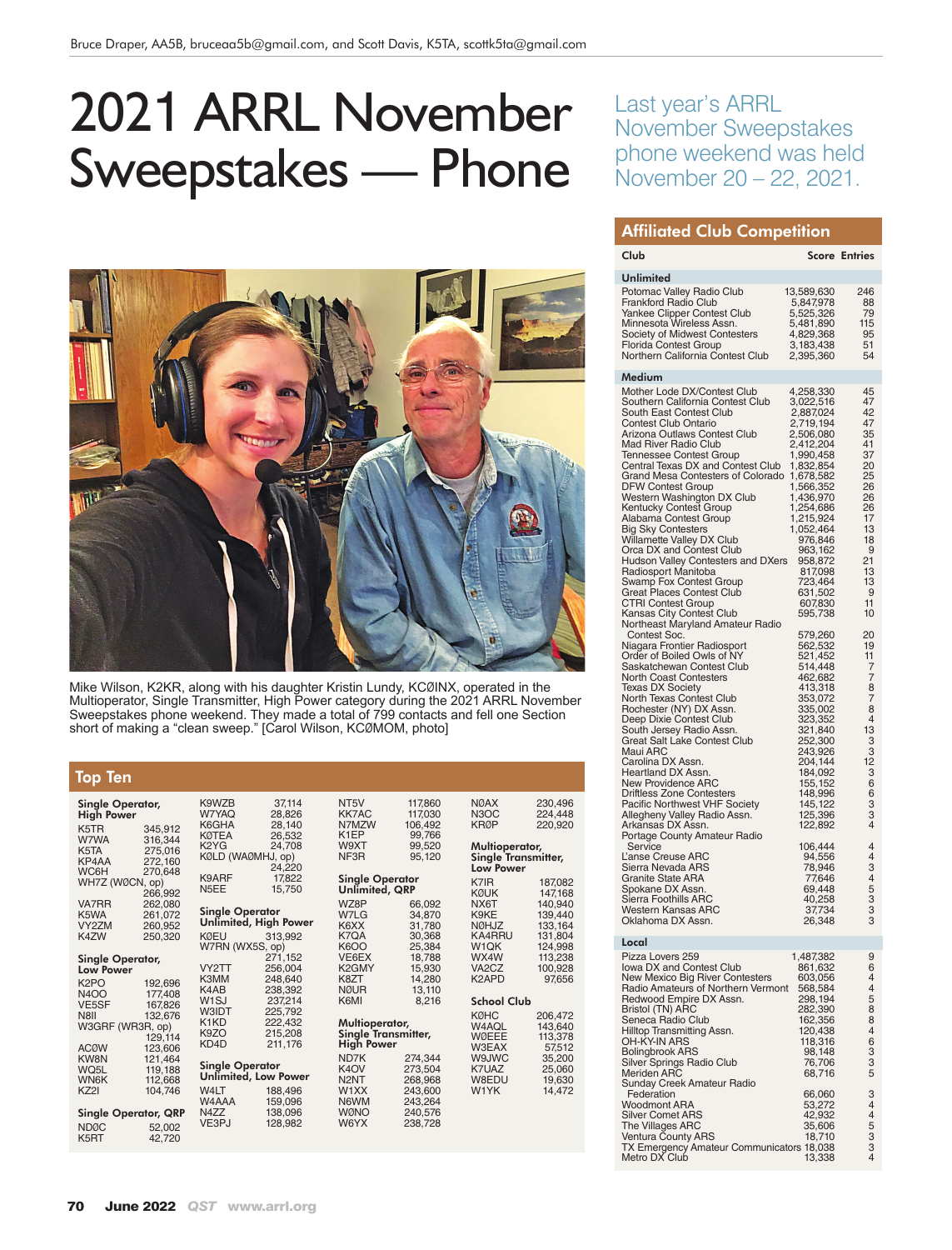#### Plaque Sponsors

ARRL is pleased to award a Sweepstakes Plaque to the Overall and Division Leaders in each category, thanks to Icom America, clubs, and<br>individuals who sponsor these awards. For more information on plaque sponsorship or to

| Winner                    | <b>Division</b>                          | Category                                                          | Sponsor                             | Winner                                 | <b>Division</b>                       | Category                                                                                 | Sponsor                             |
|---------------------------|------------------------------------------|-------------------------------------------------------------------|-------------------------------------|----------------------------------------|---------------------------------------|------------------------------------------------------------------------------------------|-------------------------------------|
| K5TR                      | Overall                                  | Single Operator High Power                                        | Icom America                        | NØXR (@NØNI)                           |                                       |                                                                                          |                                     |
| K <sub>2</sub> PO         | Overall                                  | Single Operator Low Power                                         | Icom America                        |                                        | Midwest                               | Single Operator Unlimited High Power Icom America                                        |                                     |
| <b>NDØC</b>               | Overall                                  | Single Operator QRP                                               | Icom America                        | <b>KØNEB</b>                           | Midwest                               | Single Operator Unlimited Low Power                                                      | Icom America                        |
| <b>KØEU</b>               | Overall                                  | Single Operator Unlimited High Power                              | Icom America                        | <b>WØNO</b>                            | Midwest                               | Multioperator High Power                                                                 | Icom America                        |
| W4LT                      | Overall                                  | Single Operator Unlimited Low Power                               | Icom America                        | <b>WØCXX</b>                           | Midwest                               | Multioperator Low Power                                                                  | Icom America                        |
| WZ8P                      | Overall                                  | Single Operator Unlimited QRP                                     | Icom America                        | KØHC (WØBH, op)                        |                                       |                                                                                          |                                     |
| ND7K                      | Overall                                  | <b>Multioperator High Power</b>                                   | Icom America                        |                                        | Midwest                               | School Club                                                                              | Icom America                        |
| K7IR                      | Overall                                  | <b>Multioperator Low Power</b>                                    | Icom America                        | KK1L                                   | New England                           | Single Operator High Power                                                               | <b>Icom America</b>                 |
| KØHC (WØBH, op)           |                                          |                                                                   |                                     | N <sub>1</sub> D <sub>ID</sub>         | New England                           | Single Operator Low Power                                                                | Icom America                        |
|                           | Overall                                  | <b>School Club</b>                                                | Robert Tuttle,                      | W <sub>1</sub> SJ                      | New England                           | Single Operator Unlimited High Power Icom America                                        |                                     |
|                           |                                          |                                                                   | N8YXR, and Jennie<br>Tuttle, KCØRBV | K <sub>1</sub> EP<br>W <sub>1</sub> XX | New England<br>New England            | Single Operator Unlimited Low Power<br>Multioperator High Power                          | Icom America<br>Icom America        |
| K9RS (AA5B, op)           |                                          |                                                                   |                                     | W1QK                                   | New England                           | Multioperator Low Power                                                                  | Icom America                        |
|                           | Atlantic                                 | Single Operator High Power                                        | Icom America                        | W1YK                                   | New England                           | <b>School Club</b>                                                                       | Icom America                        |
| W3GRF                     | Atlantic                                 | Single Operator Low Power                                         | Potomac Valley Radio                | W7WA                                   | Northwestern                          | Single Operator High Power                                                               | <b>Icom America</b>                 |
|                           |                                          |                                                                   | Club                                | K <sub>2</sub> PO                      | Northwestern                          | Single Operator Low Power                                                                | Icom America                        |
| KN3A                      | Atlantic                                 | Single Operator QRP                                               | Icom America                        | W7YAQ                                  | Northwestern                          | Single Operator QRP                                                                      | <b>Icom America</b>                 |
| K3MM                      | Atlantic                                 | Single Operator Unlimited High Power                              | Icom America                        | K7RL                                   | Northwestern                          | Single Operator Unlimited High Power                                                     | <b>Icom America</b>                 |
| NF3R                      | Atlantic                                 | Single Operator Unlimited Low Power                               | <b>Icom America</b>                 | WZ8T                                   | Northwestern                          | Single Operator Unlimited Low Power                                                      | Icom America                        |
| W7LG<br>N <sub>3</sub> OC | Atlantic<br>Atlantic                     | Single Operator Unlimited QRP                                     | Icom America                        | K7QA                                   | Northwestern                          | Single Operator Unlimited QRP                                                            | Icom America                        |
| K2APD                     | Atlantic                                 | <b>Multioperator High Power</b><br><b>Multioperator Low Power</b> | Icom America<br><b>Icom America</b> | NK7J                                   | Northwestern<br>Northwestern          | Multioperator High Power                                                                 | Icom America<br>Icom America        |
| W3EAX (K3TN, op)          |                                          |                                                                   |                                     | K7IR<br>WC6H                           | Pacific                               | Multioperator Low Power<br>Single Operator High Power                                    | Icom America                        |
|                           | Atlantic                                 | <b>School Club</b>                                                | Icom America                        | N6YEU                                  | Pacific                               | Single Operator Low Power                                                                | Icom America                        |
| K9BGL                     | Central                                  | Single Operator High Power                                        | Society of Midwest                  | K6GHA                                  | Pacific                               | Single Operator QRP                                                                      | Icom America                        |
|                           |                                          |                                                                   | Contesters                          | W7RN                                   | Pacific                               | Single Operator Unlimited High Power                                                     | Icom America                        |
| N9EAX                     | Central                                  | Single Operator Low Power                                         | Society of Midwest                  | K6RC                                   | Pacific                               | Single Operator Unlimited Low Power                                                      | Icom America                        |
|                           |                                          |                                                                   | Contesters                          | K6XX                                   | Pacific                               | Single Operator Unlimited QRP                                                            | Icom America                        |
| K9ARF                     | Central                                  | Single Operator QRP                                               | Icom America                        | N6WM                                   | Pacific                               | Multioperator High Power                                                                 | Icom America                        |
| K9ZO                      | Central                                  | Single Operator Unlimited High Power Society of Midwest           |                                     | N6ACL                                  | Pacific                               | <b>Multioperator Low Power</b>                                                           | Icom America                        |
| W9XT                      | Central                                  | Single Operator Unlimited Low Power                               | Contesters<br>Society of Midwest    | K4ZW<br>N8II                           | Roanoke<br>Roanoke                    | Single Operator High Power                                                               | Icom America<br><b>Icom America</b> |
|                           |                                          |                                                                   | Contesters                          | WR4I                                   | Roanoke                               | Single Operator Low Power<br>Single Operator QRP                                         | Icom America                        |
| N9SJ                      | Central                                  | Multioperator High Power                                          | Icom America                        | K3DNE                                  | Roanoke                               | Single Operator Unlimited High Power                                                     | <b>Icom America</b>                 |
| K9KE                      | Central                                  | <b>Multioperator Low Power</b>                                    | Icom America                        | W4AAA                                  | Roanoke                               | Single Operator Unlimited Low Power                                                      | Icom America                        |
| W9JWC                     | Central                                  | <b>School Club</b>                                                | Icom America                        | K <sub>4</sub> OV                      | Roanoke                               | <b>Multioperator High Power</b>                                                          | Icom America                        |
| WDØT                      | Dakota                                   | Single Operator High Power                                        | <b>Minnesota Wireless</b>           | KA4RRU                                 | Roanoke                               | Multioperator Low Power                                                                  | Icom America                        |
|                           |                                          |                                                                   | Assn. - In memory                   | K5TA                                   | Rocky Mountain                        | Single Operator High Power                                                               | Icom America                        |
|                           |                                          |                                                                   | of Tod Olson, KØTÓ                  | W4IFI                                  | Rocky Mountain                        | Single Operator Low Power                                                                | <b>Icom America</b>                 |
| <b>ACØW</b>               | Dakota                                   | Single Operator Low Power                                         | <b>Minnesota Wireless</b>           | WC7S                                   | Rocky Mountain                        | Single Operator QRP                                                                      | Icom America                        |
| <b>NDØC</b>               | Dakota                                   | Single Operator QRP                                               | Assn.<br>Icom America               | <b>KØEU</b><br>N7MZW                   | Rocky Mountain<br>Rocky Mountain      | Single Operator Unlimited High Power Icom America<br>Single Operator Unlimited Low Power | Icom America                        |
| K1KD                      | Dakota                                   | Single Operator Unlimited High Power                              | <b>Minnesota Wireless</b>           | K <sub>2</sub> K <sub>R</sub>          | Rocky Mountain                        | Multioperator High Power                                                                 | Icom America                        |
|                           |                                          |                                                                   | Assn.                               | <b>KØUK</b>                            | Rocky Mountain                        | <b>Multioperator Low Power</b>                                                           | Icom America                        |
| WØPI                      | Dakota                                   | Single Operator Unlimited Low Power                               | <b>Minnesota Wireless</b>           | KP4AA                                  | Southeastern                          | Single Operator High Power                                                               | Icom America                        |
|                           |                                          |                                                                   | Assn.                               | <b>N4OO</b>                            | Southeastern                          | Single Operator Low Power                                                                | Icom America                        |
| <b>NØUR</b>               | Dakota                                   | Single Operator Unlimited QRP                                     | Icom America                        | N4NM                                   | Southeastern                          | Single Operator QRP                                                                      | Icom America                        |
| KØHB                      | Dakota                                   | <b>Multioperator High Power</b>                                   | Icom America                        | K4AB                                   | Southeastern                          | Single Operator Unlimited High Power                                                     | Icom America                        |
| <b>NØHJZ</b>              | Dakota                                   | <b>Multioperator Low Power</b>                                    | Icom America                        | W4LT                                   | Southeastern                          | Single Operator Unlimited Low Power                                                      | Icom America                        |
| KØEJ<br>WQ5L              | Delta<br>Delta                           | Single Operator High Power<br>Single Operator Low Power           | Icom America<br>Icom America        | WW4XX                                  | Southeastern<br>AE4X/KP4 Southeastern | Multioperator High Power<br><b>Multioperator Low Power</b>                               | Icom America                        |
| N5EE                      | Delta                                    | Single Operator QRP                                               | Icom America                        | W4AQL                                  | Southeastern                          | <b>School Club</b>                                                                       | Icom America<br>Icom America        |
| NJ4P (K6JO, op)           |                                          |                                                                   |                                     | KH7X (KH6ND, op)                       |                                       |                                                                                          |                                     |
|                           | Delta                                    | Single Operator Unlimited High Power                              | Icom America                        |                                        | Southwestern                          | Single Operator High Power                                                               | Icom America                        |
| N4ZZ                      | Delta                                    | Single Operator Unlimited Low Power                               | <b>Icom America</b>                 | <b>WN6K</b>                            | Southwestern                          | Single Operator Low Power                                                                | Icom America                        |
| AB5GG                     | Delta                                    | <b>Multioperator High Power</b>                                   | Icom America                        | K9WZB                                  | Southwestern                          | Single Operator QRP                                                                      | Icom America                        |
| W5GAD                     | Delta                                    | <b>Multioperator Low Power</b>                                    | Icom America                        | K6LL                                   | Southwestern                          | Single Operator Unlimited High Power                                                     | <b>Icom America</b>                 |
| ND4Y                      | <b>Great Lakes</b>                       | Single Operator High Power                                        | Icom America                        | <b>KK7AC</b>                           | Southwestern                          | Single Operator Unlimited Low Power                                                      | Icom America                        |
| KW8N                      | <b>Great Lakes</b>                       | Single Operator Low Power                                         | Icom America<br>Icom America        | K <sub>2</sub> RP                      | Southwestern                          | Single Operator Unlimited QRP                                                            | <b>Icom America</b>                 |
| KØTEA<br>UM8W             | <b>Great Lakes</b><br><b>Great Lakes</b> | Single Operator QRP<br>Single Operator Unlimited High Power       | Icom America                        | ND7K                                   | Southwestern<br>Southwestern          | <b>Multioperator High Power</b>                                                          | Icom America<br>Icom America        |
| N8FYL                     | <b>Great Lakes</b>                       | Single Operator Unlimited Low Power                               | Icom America                        | NX6T<br>K7UAZ                          | Southwestern                          | Multioperator Low Power<br><b>School Club</b>                                            | Icom America                        |
| WZ8P                      | <b>Great Lakes</b>                       | Single Operator Unlimited QRP                                     | Icom America                        | K5TR                                   | West Gulf                             | Single Operator High Power                                                               | Icom America                        |
| W8BI                      | <b>Great Lakes</b>                       | <b>Multioperator High Power</b>                                   | Icom America                        | KD2KW                                  | <b>West Gulf</b>                      | Single Operator Low Power                                                                | Icom America                        |
| WX4W                      | <b>Great Lakes</b>                       | Multioperator Low Power                                           | Icom America                        | K5RT                                   | <b>West Gulf</b>                      | Single Operator QRP                                                                      | Icom America                        |
| W8EDU                     | <b>Great Lakes</b>                       | <b>School Club</b>                                                | Robert Tuttle,                      |                                        | WBØTEV West Gulf                      | Single Operator Unlimited High Power Icom America                                        |                                     |
|                           |                                          |                                                                   | N8YXR, and Jennie                   | NT5V                                   | <b>West Gulf</b>                      | Single Operator Unlimited Low Power Icom America                                         |                                     |
|                           |                                          |                                                                   | Tuttle, KCØRBV                      | NO <sub>5</sub> V                      | <b>West Gulf</b>                      | Single Operator Unlimited QRP                                                            | Icom America                        |
| W2RQ<br>AH <sub>2</sub> O | Hudson                                   | Single Operator High Power<br>Single Operator Low Power           | Icom America<br><b>Icom America</b> | W5RRR                                  | <b>West Gulf</b>                      | Multioperator High Power                                                                 | Icom America                        |
| K2YG                      | Hudson<br>Hudson                         | Single Operator QRP                                               | Icom America                        | W5AFV<br>VA7RR                         | <b>West Gulf</b><br>Canada            | Multioperator Low Power<br>Single Operator High Power                                    | Icom America<br>Icom America        |
| W2A (KD2RD, op)           |                                          |                                                                   |                                     | VE5SF                                  | Canada                                | Single Operator Low Power                                                                | Icom America                        |
|                           | Hudson                                   | Single Operator Unlimited High Power                              | Icom America                        | VE3KJQ                                 | Canada                                | Single Operator QRP                                                                      | Icom America                        |
| KI2D                      | Hudson                                   | Single Operator Unlimited Low Power                               | Icom America                        | VY2TT                                  | Canada                                | Single Operator Unlimited High Power                                                     | Icom America                        |
| N <sub>2</sub> NT         | Hudson                                   | Multioperator High Power                                          | Icom America                        | VE3PJ                                  | Canada                                | Single Operator Unlimited Low Power                                                      | Icom America                        |
| K1RQ                      | Hudson                                   | <b>Multioperator Low Power</b>                                    | Icom America                        | VE6EX                                  | Canada                                | Single Operator Unlimited QRP                                                            | Icom America                        |
| WØEWD                     | Midwest                                  | Single Operator High Power                                        | Icom America                        | VE3UZ                                  | Canada                                | Multioperator High Power                                                                 | Icom America                        |
| WAØRVK Midwest            |                                          | Single Operator Low Power                                         | Icom America                        | VA <sub>2</sub> CZ                     | Canada                                | Multioperator Low Power                                                                  | Icom America                        |
| N5SEZ                     | Midwest                                  | Single Operator QRP                                               | Icom America                        |                                        |                                       |                                                                                          |                                     |

COM